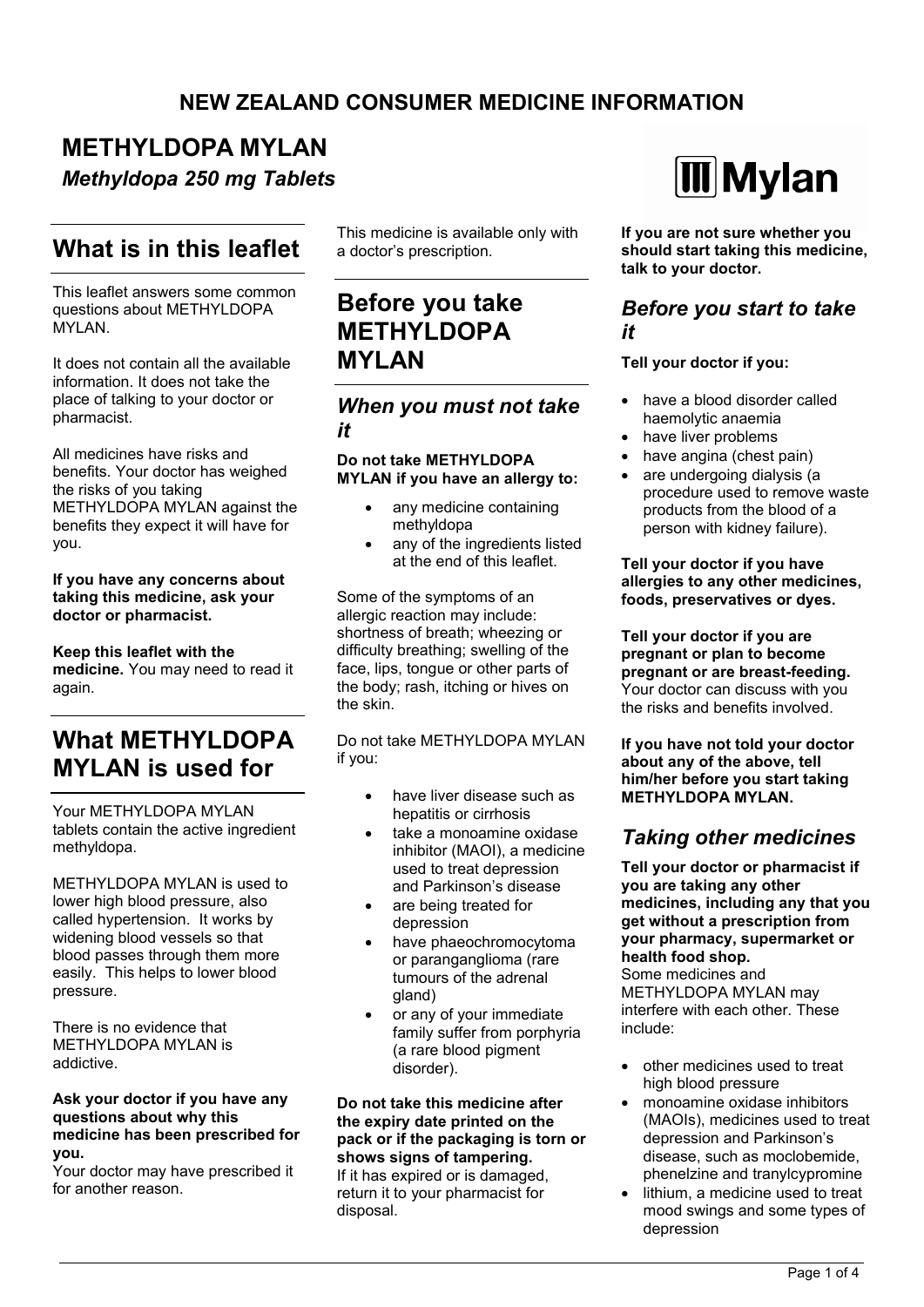• iron supplements and multivitamins containing iron.

These medicines may be affected by METHYLDOPA MYLAN or may affect how well it works. You may need different amounts of your medicines, or you may need to take different medicines.

Your doctor and pharmacist have more information on medicines to be careful with or avoid while taking this medicine.

## **How to take METHYLDOPA MYLAN**

#### **Follow all directions given to you by your doctor or pharmacist carefully.**

They may differ from the information contained in this leaflet.

#### **If you do not understand the instructions on the bottle, ask your doctor or pharmacist for help.**

### *How much to take*

Your doctor will tell you how much METHYLDOPA MYLAN you need to take each day. It is important that you take METHYLDOPA MYLAN as directed by your doctor. Do not take more than the recommended dose.

The usual starting dose for adults is 250 mg, taken two to three times a day. Your doctor may increase or decrease this dose, depending on how you respond to this medicine.

Elderly people over 65 years of age and people with kidney problems may need smaller doses.

For children, the starting dose is based on their weight. Your child's doctor may increase or decrease this dose, depending on their response to this medicine.

### *When to take it*

#### **Take your medicine at about the same time each day.**

Taking it at the same time each day will have the best effect. It will also help you remember when to take it.

It does not matter if you take this medicine before or after food.

## *How long to take it*

#### **Continue taking your medicine for as long as your doctor tells you.**

This medicine helps to control your condition, but does not cure it. It is important to keep taking your medicine even if you feel well.

## *If you forget to take it*

**If you forget a dose, skip the dose you missed and take your next dose when you are meant to.**

**Do not take a double dose to make up for the dose that you missed.**

This may increase the chance of you getting an unwanted side effect.

#### **If you are not sure what to do, ask your doctor or pharmacist.**

If you have trouble remembering to take your medicine, ask your pharmacist for some hints.

### *If you take too much (overdose)*

**Immediately telephone your doctor or the National Poisons Information Centre (0800 POISON or 0800 764 766) for advice, or go to Accident and Emergency at the nearest hospital, if you think that you or anyone else may have taken too much METHYLDOPA MYLAN. Do this even if there are no signs of discomfort or poisoning.** You may need urgent medical attention.

If you take too many tablets, you will probably feel light-headed and dizzy or you may faint. You may also feel very drowsy, weak, may have a slow heart rate, be constipated, have abdominal bloating, diarrhoea, nausea or vomiting.

## **While you are taking METHYLDOPA MYLAN**

### *Things you must do*

**Have your blood pressure checked when your doctor says to make sure the medicine is working.**

**If you are about to be started on any new medicine, remind your doctor and pharmacist that you are taking METHYLDOPA MYLAN.**

**Tell any other doctors, dentists, and pharmacists who treat you that you are taking this medicine.**

**If you are going to have surgery, tell the surgeon or anaesthetist that you are taking this medicine.** It may affect other medicines used during surgery.

**If you become pregnant while taking this medicine, tell your doctor immediately.**

#### **If you are about to have any blood and urine tests, tell your doctor that you are taking this medicine.**

It may interfere with the results of some tests.

#### **Keep all of your doctor's appointments so that your progress can be checked.**

Your doctor may do some tests from time to time to make sure the medicine is working and to prevent unwanted side effects.

### *Things you must not do*

**Do not take METHYLDOPA MYLAN to treat any other complaints unless your doctor tells you to.**

**Do not give your medicine to anyone else, even if they have the same condition as you.**

**Do not stop taking your medicine or lower the dosage without checking with your doctor.**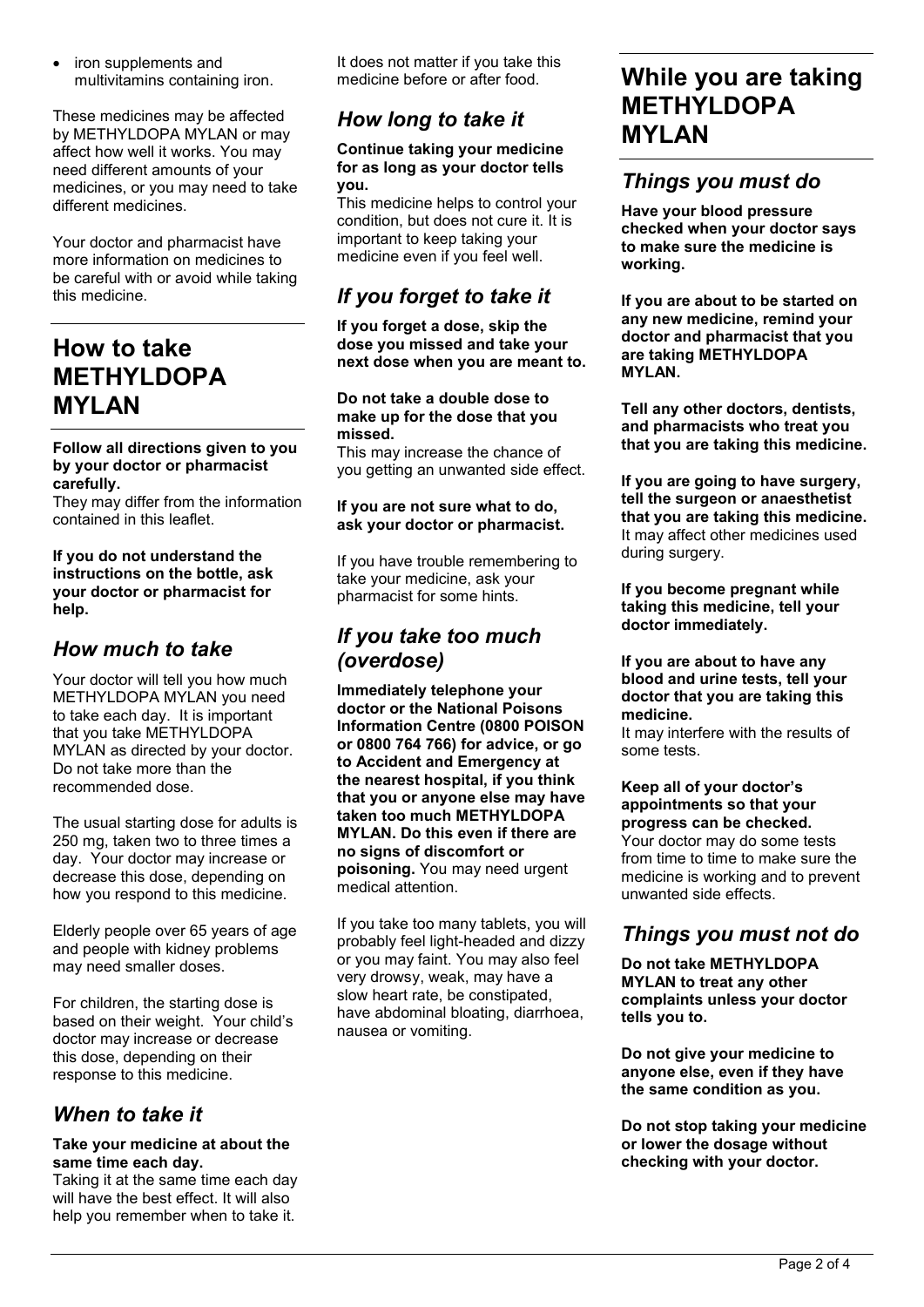### *Things to be careful of*

#### **Be careful driving or operating machinery until you know how METHYLDOPA MYLAN affects you.**

This medicine may cause dizziness, light-headedness or drowsiness in some people. If you have any of these symptoms, do not drive, operate machinery or do anything else that could be dangerous.

#### **Be careful when drinking alcohol while you are taking this medicine.**

Combining alcohol with your medicine may make you more drowsy, dizzy or light headed.

#### **If you feel light-headed, dizzy or faint when getting out of bed or standing up, get up slowly.**

Standing up slowly, especially when you get up from bed or chairs, will help your body get used to the change in position and blood pressure. If this problem continues or gets worse, talk to your doctor.

## **Side effects**

#### **Tell your doctor or pharmacist as soon as possible if you do not feel well while you are taking METHYLDOPA MYLAN.**

This medicine helps most people with hypertension, but it may have unwanted side effects in a few people. All medicines can have side effects. Sometimes they are serious, most of the time they are not. You may need medical attention if you get some of the side effects.

**Do not be alarmed by the following lists of side effects. You may not experience any of them.**

**Ask your doctor or pharmacist to answer any questions you may have.**

**Tell your doctor or pharmacist if you notice any of the following and they worry you:**

- dizziness
- lightheadedness
- drowsiness
- headache

weakness.

The above list includes the more common side effects of your medicine. These side effects may occur at the beginning of treatment or when the dose is increased.

#### **Tell your doctor as soon as possible if you notice any of the following:**

- fever shortly after taking METHYLDOPA MYLAN, for example within the first 3 months
- yellowing of the eyes or skin (jaundice)
- darker urine than normal pale stools
- 
- swelling of the feet or ankles
- nightmares, feeling strange or depressed
- signs of infection such as fever, chills, sore throat or mouth ulcers
- bleeding or bruising more easily than normal
- tiredness, looking pale together with being short of breath when exercising and tingling or numbness of the hands or feet
- itchy skin rash or other skin problems
- slow heart beat or pulse
- worsening of angina (chest pain)
- nausea, vomiting, constipation, flatulence, diarrhoea, colitis
- abnormal or involuntary movements of the body.

The above list includes serious side effects that may require medical attention. Serious side effects are rare.

**Tell your doctor or pharmacist if you notice anything that is making you feel unwell.**

## **After taking METHYLDOPA MYLAN**

### *Storage*

**Keep your tablets in the bottle until it is time to take them.**

If you take the tablets out of the bottle they may not keep well.

#### **Keep your tablets in a cool dry place where the temperature stays below 30°C.**

Do not store METHYLDOPA MYLAN or any other medicine in the bathroom or near a sink. Do not leave it on a window sill or in the car.

Heat and dampness can destroy some medicines.

#### **Keep it where children cannot reach it.**

A locked cupboard at least one-anda half metres above the ground is a good place to store medicines.

## *Disposal*

**If your doctor tells you to stop taking this medicine or the expiry date has passed, ask your pharmacist what to do with any medicine that is left over.**

## **Product description**

### *What it looks like*

METHYLDOPA MYLAN 250 mg tablets are round, yellow, filmcoated tablets that are marked with "MD" over "250" on one side and "G" on the other.

## *Ingredients*

METHYLDOPA MYLAN contains 250 mg of methyldopa as the active ingredient.

It also contains:

- citric acid
- disodium edetate
- ethylcellulose
- guar gum
- sodium starch glycollate
- colloidal silicon dioxide
- magnesium stearate
- opadry yellow (contains sunset yellow FCF, D & C yellow, hypromellose, titanium dioxide and polyethylene glycol).

This medicine does not contain lactose and gluten.